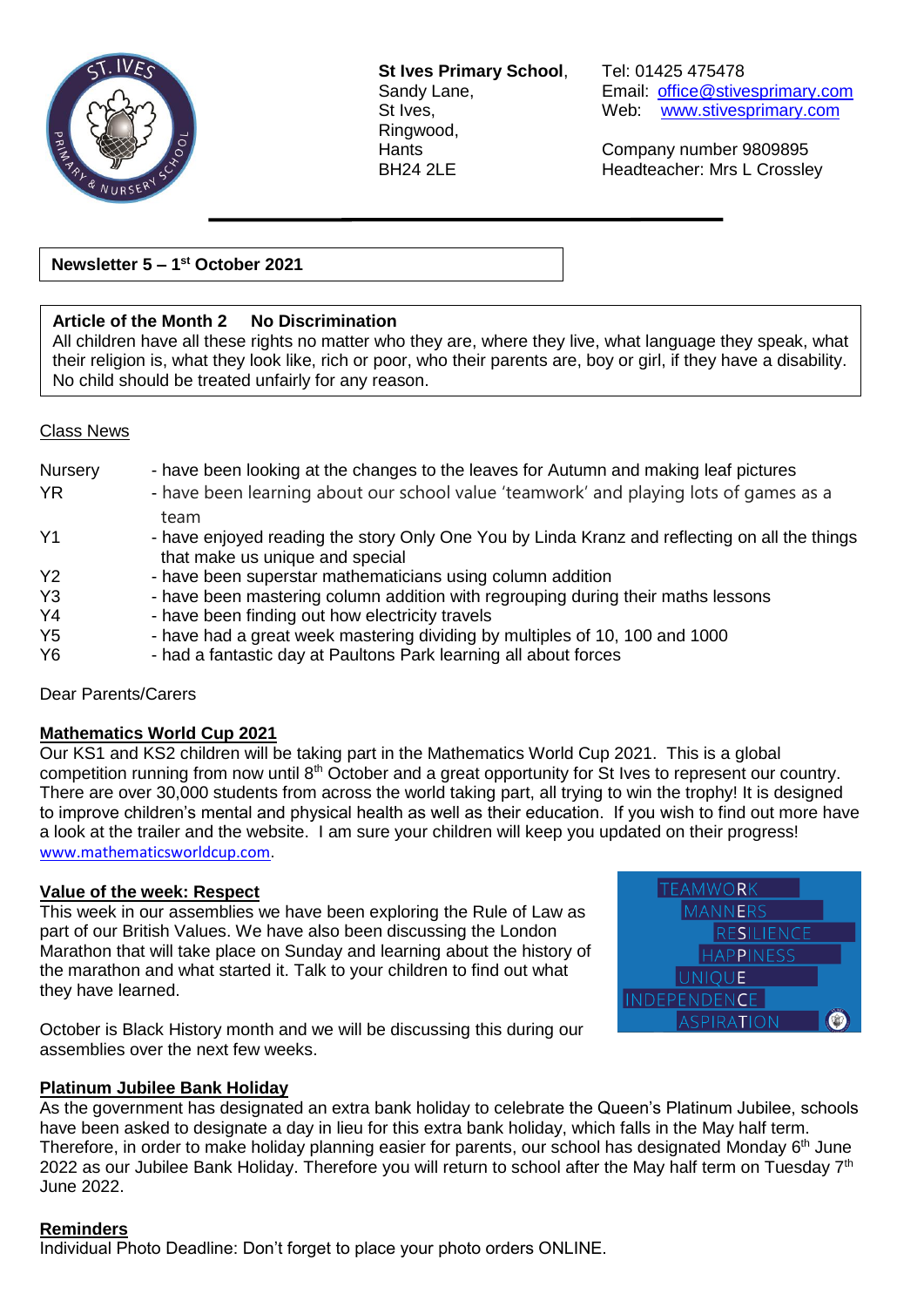Parent Consultations: Parent Consultations this term have been planned for Monday 18<sup>th</sup> October and Wednesday 20th October and will follow the same format as last year, video consultation. Further information on how to book online will follow.

# **Harvest Festival**

This year the school council have decided to support the church for Harvest Festival. We will be collecting donations which will get passed on to Ringwood food bank. Donations may include food tins, packets and even toiletries which sometimes get over looked. Please bring in all donations between Monday 11th October and Wednesday 13th October when we will be welcoming Sandra from All Saints Church in to deliver a harvest festival assembly and collect our donations. Thank you for your support.

# **Internet Safety**

Pokeman GO was released in July 2016, and had more than 100 million downloads by the end of that month. The following year, an academic study by an American university reported that people playing Pokemon GO in areas near traffic had been a named factor in 32 injuries and 2 fatalities in the US alone. The attached guide suggests safety tips for the game along with highlighting the possibility of contact from strangers.

# **Science**

# **Science opportunities – Year 6 at Paultons Park**

As the children progress through our school, not only does their scientific knowledge increase but they have the opportunity to experience a wide variety of practical science based activities to embed this learning. This week, Year 6 really enjoyed their day at Paultons Park with a hands-on 'forces' workshop where they learnt some fascinating facts. Did you know that the park staff check the weather every day before the park opens and depending on the weather change the tyres on lots of the rides to help with friction? The children then experienced forces in action when they went around the park. A fantastic and memorable day was had by all!

Mrs Beers, Science Leader

Yours sincerely

Mrs L Crossley Headteacher

# **Dates for the Diary:**

# **October**

| 7 <sup>th</sup>                     | Year 6 Open Evening at Ringwood Secondary School 4-7pm                          |
|-------------------------------------|---------------------------------------------------------------------------------|
| 12 <sub>th</sub>                    | Year 3 trip to Tutankhamun museum                                               |
| 18 <sup>th</sup> & 20 <sup>th</sup> | Parent Consultations (3.30pm -7pm/6pm)                                          |
| $21^{st}$                           | Y2 Class assembly @ 9.15am. A maximum of 2 parents/carers per child from Y2 are |
|                                     | <b>invited to attend.</b> Pedestrian Gate will open @ 9am.                      |
| 25 <sup>th</sup>                    | Half term Week                                                                  |

# **November**

| 2 <sub>nd</sub>    | Back to school                        |
|--------------------|---------------------------------------|
| $8^{th} - 10^{th}$ | Year 4 & 5 - Leeson House Residential |